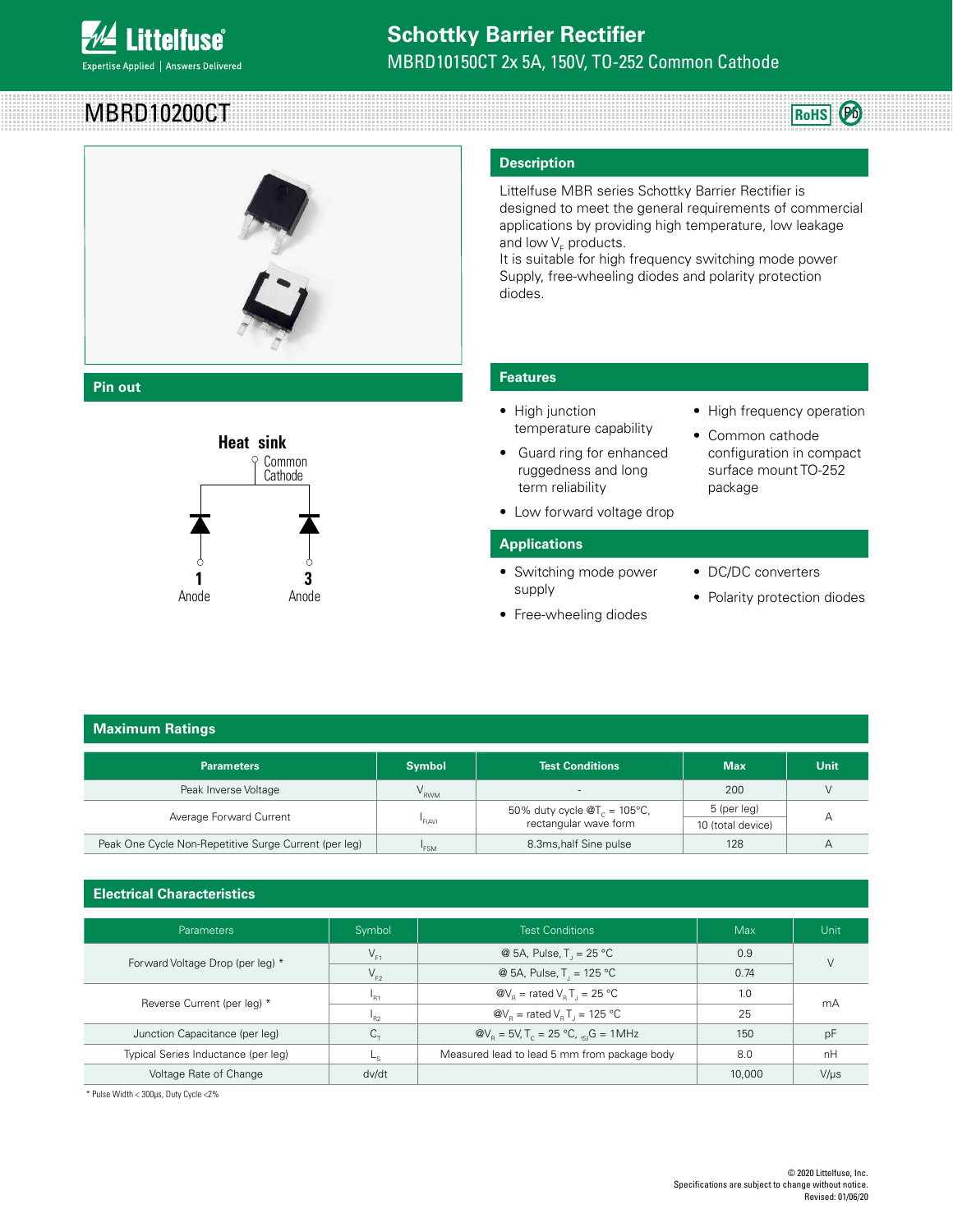# **Schottky Barrier Rectifier**

MBRD10150CT 2x 5A, 150V, TO-252 Common Cathode

| <b>Thermal-Mechanical Specifications</b>                  |                           |                                      |                 |             |
|-----------------------------------------------------------|---------------------------|--------------------------------------|-----------------|-------------|
| <b>Parameters</b>                                         | <b>Symbol</b>             | <b>Test Conditions</b>               | <b>Max</b>      | Unit        |
| Max. Junction Temperature                                 |                           |                                      | $-55$ to $+150$ | °€          |
| Max. Storage Temperature                                  | $\mathsf{I}_{\text{sta}}$ |                                      | $-55$ to $+150$ | $^{\circ}C$ |
| Maximum Thermal Resistance Junction to Case (per leg)     |                           |                                      | 3.5             | °C/W        |
| Maximum Thermal Resistance Junction to Case (per package) | $R_{\text{th}}$           | DC operation                         | 2.0             |             |
| Maximum Thermal Resistance, Case to Heat Sink             | $R_{thCS}$                | Mounting surface, smooth and greased | 1.0             | °C/W        |
| Approximate Weight                                        | wt                        |                                      | 0.39            | g           |
| Case Style                                                | DPAK(TO-252)              |                                      |                 |             |

# **Figure 1: Typical Forward Characteristics**



# **Figure 3: Typical Junction Capacitance**



# **Figure 2: Typical Reverse Characteristics**